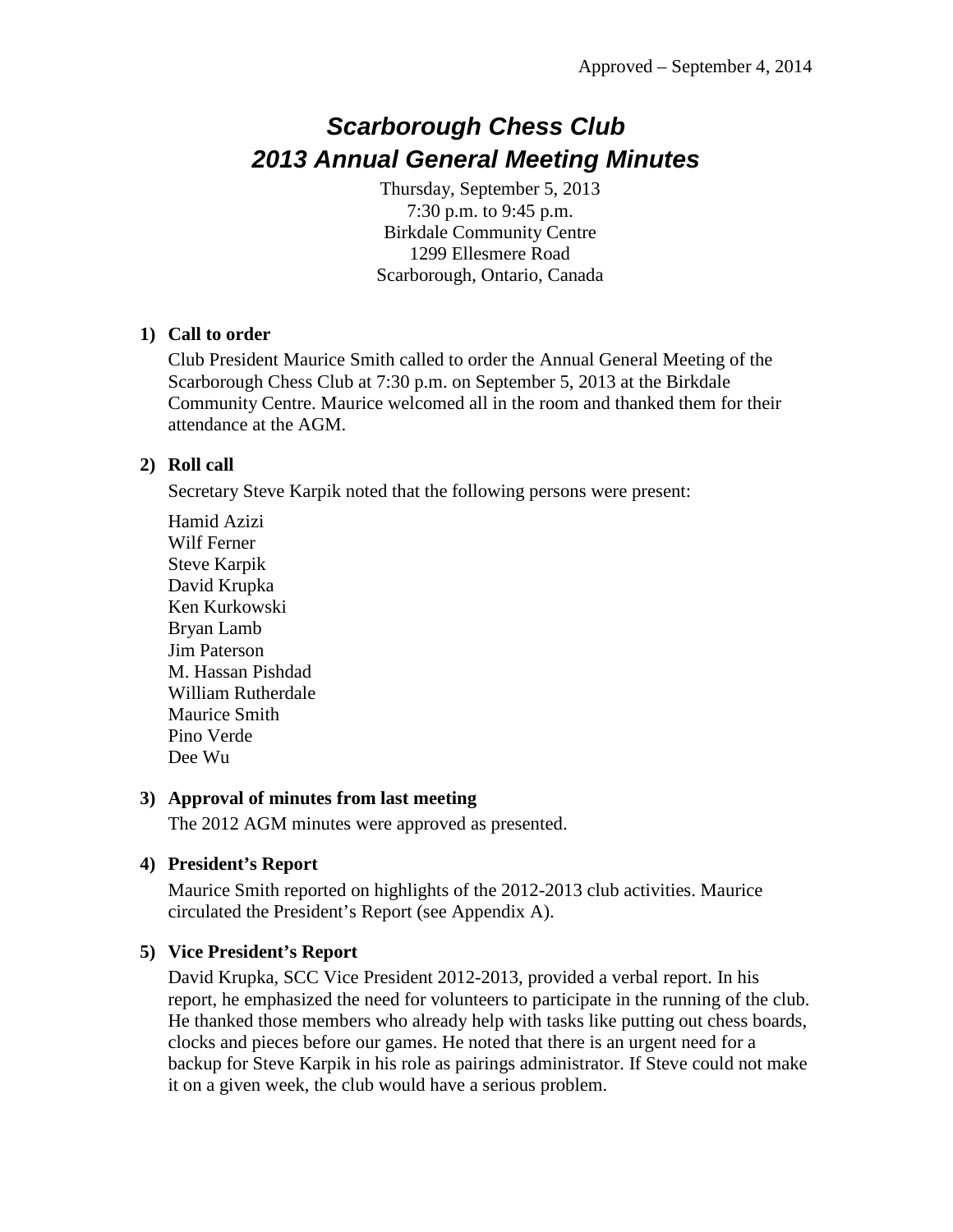## **6) Treasurer's Report**

Ken Kurkowski submitted a Financial Report for 2012-2013 (see Appendix B). Ken noted that rent is expected to go up \$36 per night. This increase will mean the club may sustain a small loss in the coming year if there is no adjustment to the membership fees. The Executive recommended that membership fees remain at their current level for 2013-2014 and the financial situation of the club will be re-evaluated at the 2014 AGM. The Financial Report was accepted by the members in a unanimous vote.

## **7) Secretary's Report**

Secretary Steve Karpik presented a written Secretary's Report (see Appendix C). He reported that the website continues to be an important communications resource for the club. SCC members use the website to get information regarding current and upcoming club events as well as to check the results of ongoing tournament play. The website is perhaps even more valuable for providing information to prospective new club members. He also discussed an ongoing problem with a small number of club members who habitually forfeited games. Steve recommended new, stronger penalties for forfeits.

## **8) Office-at-Large Report**

Hamid Azizi, 2012-2013 Officer-at-Large, focused his report on the finances of the club's coffee and hot chocolate service. Hamid reported that the coffee service is breaking even.

## **9) SCC Facebook Page Report**

Bob Armstrong presented a report on the club's Facebook page (see Appendix D).

## **10) Decisions**

- a) Currently, the club is using a time control of  $1:10 + 10$  sec/move. The Executive recommended that the time control be increased to  $1:10 + 15$  sec/move. This recommendation was unanimously approved.
- b) The Executive proposed that, in the 2014 Club Championship, for the purpose of determining the champion, a maximum of two ½ point byes will be counted. This recommendation was unanimously approved.
- c) The Executive recommended that the 2014 Club Championship be switched from a round robin format to a 8-round Swiss format tournament to avoid problems with rescheduling games in round robin format tournaments. To minimize mismatches in the first two rounds, it was proposed that accelerated pairings be used. It was also proposed that the qualification criterion for the club championship be changed. Previously, only players who had played 10 games prior to the championship could participate. Now, it was proposed that all players from the club can play in the new Swiss format championship, but only those with 10 games played prior can qualify to be declared club champion. These recommendations were unanimously approved.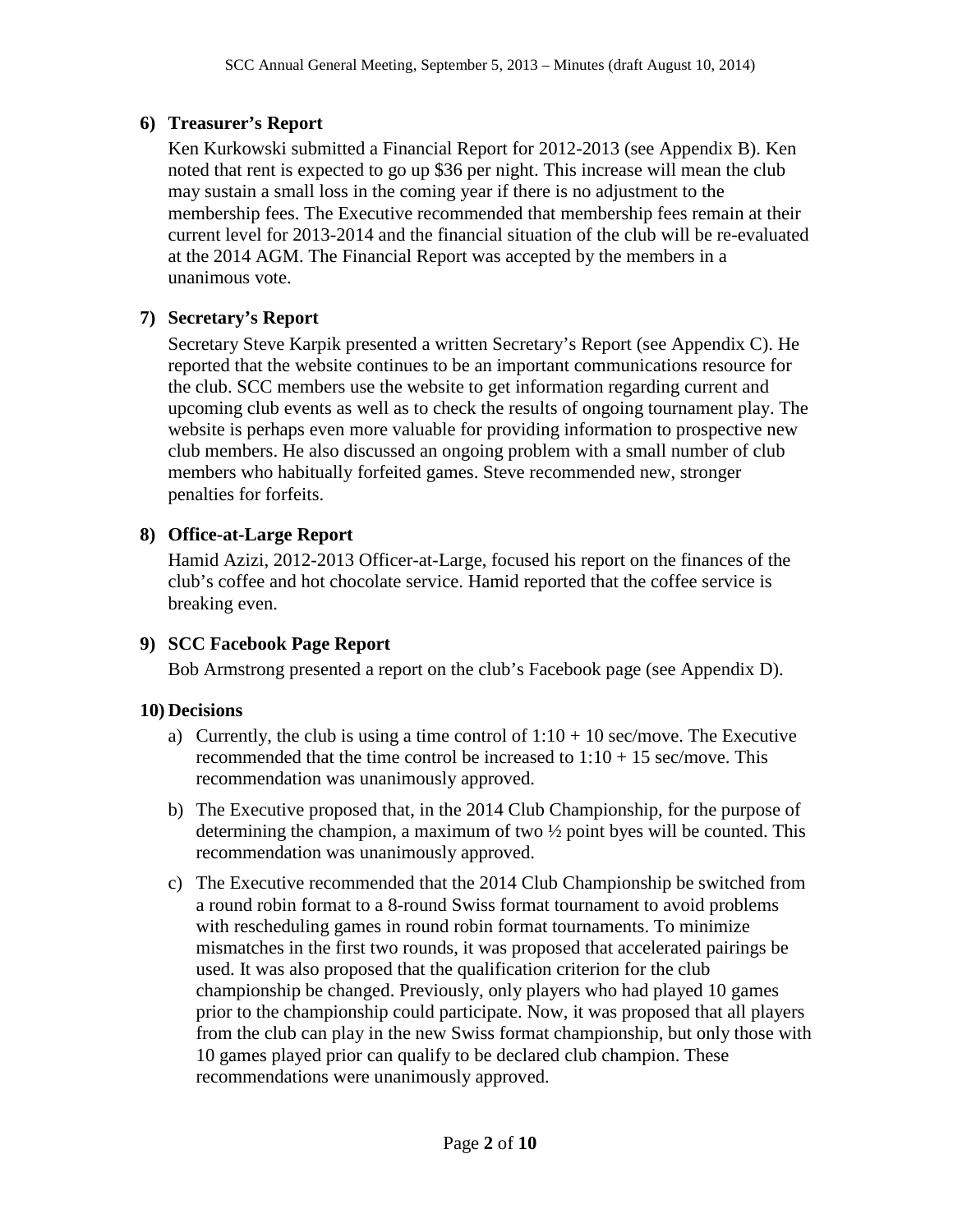- d) The Executive proposed that players forfeiting games shall both receive a rated loss and a one-game suspension from the tournament. Re-entry to the tournament would have to be arranged in person by the offending player to the President. This recommendation was approved.
- e) Will Rutherdale and Bob Armstrong proposed that the current three section (1800+, 1400-1799, under 1400) structure of the club's Swiss tournaments be replaced with a four section structure (1800+, 1600-1799, 1400-1599 and under 1400). As before, players within 100 rating points of a rating floor could elect to play up a section. The motion passed.

#### **11) Any Other Business for the Outgoing Executive**

None.

#### **12) Elections of the 2013-2014 Executive Committee Members**

a) Election of President

Maurice Smith was acclaimed as President for 2013-2014.

b) Election of Vice President

David Krupka was acclaimed as Vice President for 2013-2014.

c) Election of Treasurer

Ken Kurkowski was acclaimed as Treasurer for 2013-2014.

d) Election of Secretary

Steve Karpik was acclaimed as Secretary for 2013-2014.

e) Election of Officer-at-Large

Hamid Azizi was acclaimed as Officer-at-Large for 2013-2014.

#### **13) Appointment of Facebook Page Administrator**

Bob Armstrong will continue as the content administrator for the club's Facebook page. Steve Karpik will continue to offer technical support where required.

#### **14) Any Other Business**

- a) Members at the AGM were asked about the desirability of holding a Quick Chess tournament in 2013-2014. Support for the idea was weak.
- b) Maurice Smith told the AGM that longtime club member Gord Blackman is now resident in Bendale Acres. Maurice suggested that the club should present Gord with one of the old mechanical clocks as a gift. This suggestion was unanimously approved.

#### **15) Adjournment**

The meeting was adjourned at approximately 9:45 p.m. The next AGM is scheduled for the first Thursday in September 2014 (Thursday, September 4, 2014).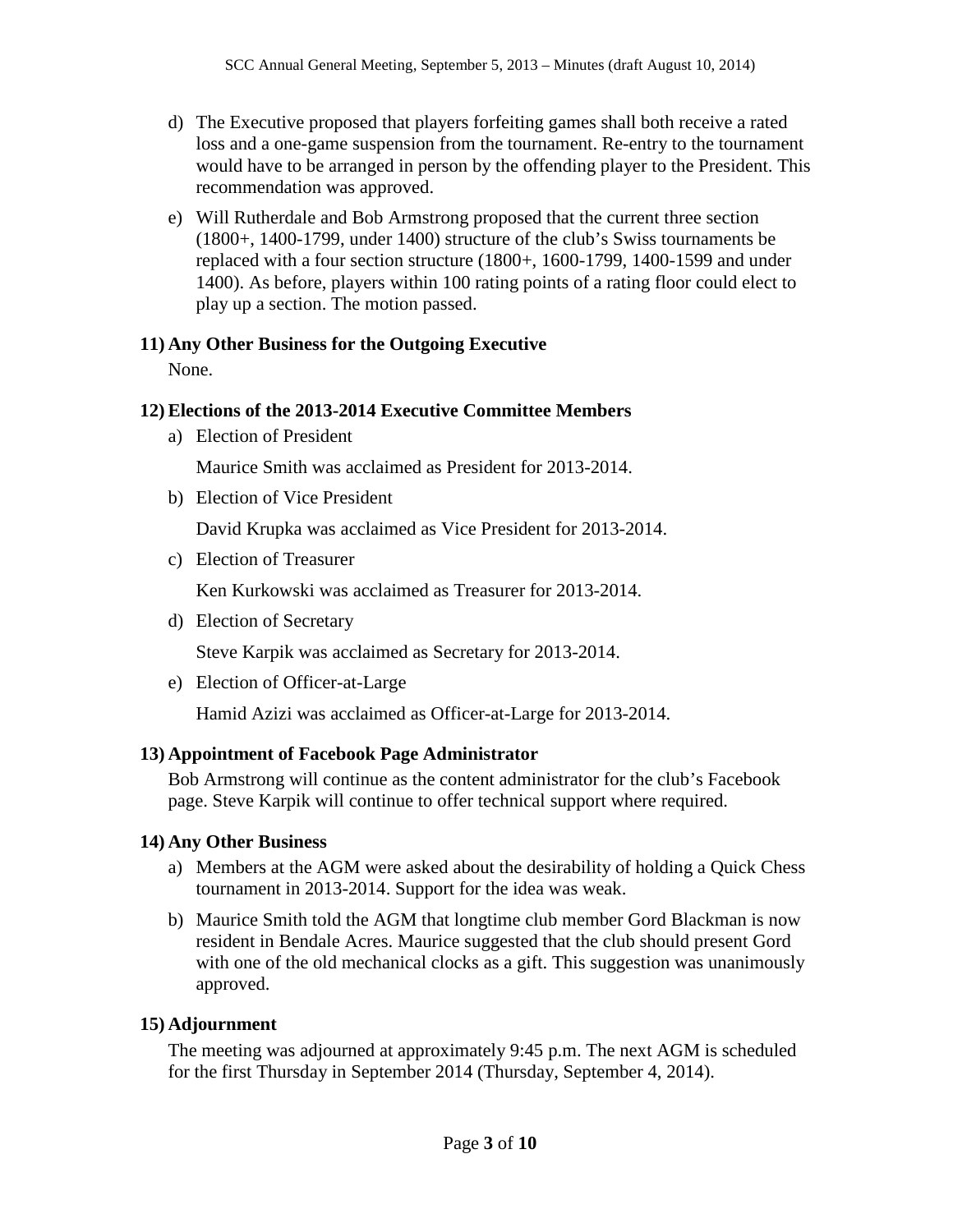## *Appendix A: President's Report*

2012/13 was another successful year for the Scarborough Chess Club. Membership has stayed at over 100 throughout the year. Now, Juniors compose about half of our membership, so our future looks bright.

Our financial situation remains strong with a closing balance slightly higher than last year. The main concern is still the rent paid to the Community Centre. It will be over \$8,000 this year. If the dance group that we share the hall with renews their permit, our fee will drop by \$36.00 a night. At this writing, they have not renewed. Our Treasurer can give you other details in his report. The good news is that we will not have to increase membership fees.

We will continue to support our Juniors by providing a one year Scarborough membership extension and a C.F.C. membership extension for our Juniors who participate in the World Youth Chess Championship.

Members and the Juniors teachers said they like the way the Club is being run. Therefore we should avoid making major changes. However, there have been some areas that have needed improvement and the Executive have met and made decisions that will improve procedures at the Club. These items will be discussed with the members later in the meeting.

I have been on many Executives. They include C.F.C., O.C.A., G.T.C.L. as well as the S.C.C. Therefore I can say that our Executive this year has been one of the best that I have ever been part of. The Executive are insightful, knowledgeable, committed to the Club and easy to work with. So thank you David, Steve, Ken and Hamid and all our wonderful volunteers that truly make this Canada's outstanding Chess Club,

Wishing all Scarborough Chess Club members a truly great year in chess.

Maurice Smith President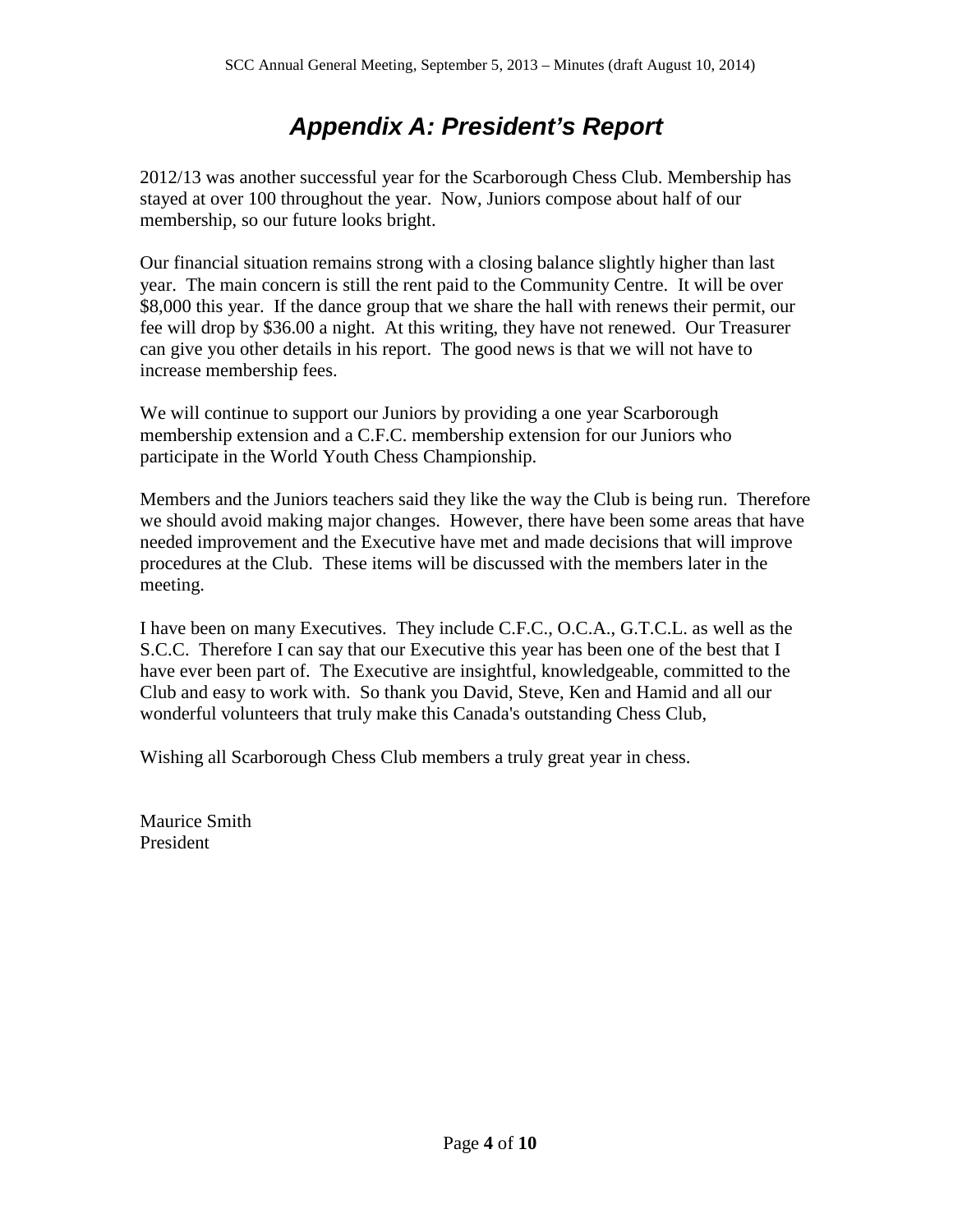|                                   | 2012-2013 | 2011-2012 |
|-----------------------------------|-----------|-----------|
| <b>OPENING BALANCE</b>            | 13,711.69 | 11,506.09 |
| <b>Revenues</b>                   |           |           |
| Club Memberships                  | 10,430.00 | 11,119.00 |
| <b>CFC Dues Collected</b>         | 2,880.00  | 2,526.00  |
| Coffee & Concession               | 287.51    | 229.94    |
| Book & Equipment Sales            | 120.00    | 0.00      |
| <b>Total Revenues</b>             | 13,717.51 | 13,874.94 |
| <b>Expenses</b>                   |           |           |
| Rent                              | 6,867.75  | 5,743.21  |
| <b>CFC Rating Fees</b>            | 2,156.04  | 2,027.22  |
| <b>CFC Dues Remitted *</b>        | 3,030.00  | 2,556.00  |
| Website Hosting/Domain Name       | 270.52    | 270.52    |
| <b>Coffee Supplies</b>            | 213.18    | 235.45    |
| Trophies                          | 134.33    | 127.55    |
| <b>Chess Equipment</b>            | 437.29    | 709.39    |
| Miscellaneous Supplies            | 0.00      | 0.00      |
| <b>Bank/Misc Charges</b>          | 168.55    | 0.00      |
| Adjustment for stale dated cheque | 0.00      | 0.00      |
| <b>Total Expenses</b>             | 13,277.66 | 11,669.34 |
| <b>Net Income</b>                 | 439.85    | 2,205.60  |
| <b>CLOSING BALANCE</b>            | 14,151.54 | 13,711.69 |

# *Appendix B: Treasurer's Report*

\*Includes \$120. CFC dues paid by SCC for 4 CYCC winners from SCC (Taylor Zhang, Harmony Zhu, Kajan Thanabalachandran, Varshini Paraparan).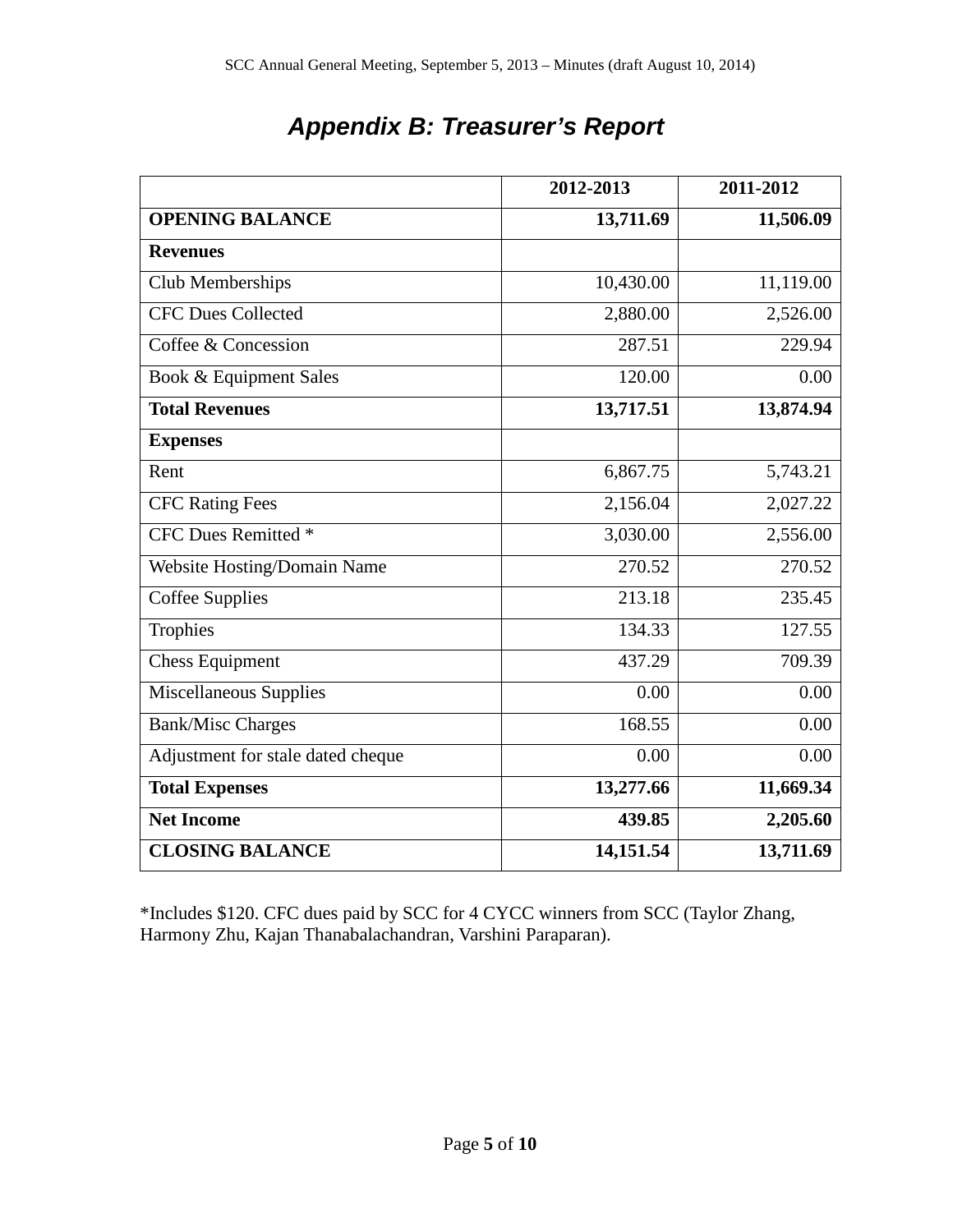## **Treasurer's Opinion**

The Club continues to maintain its strong financial position. This is the eighth season in a row of continued improved fiscal health for the Club with the 2012/2013 financials showing a significant improvement in performance over 2011/2012. Our cash balance is now over \$14,000.

Strong club membership continues to be the primary contributor to the excellent financial performance. Both the Executive and the Membership are to be commended for their continued support of the all-important membership fee collection process.

Hall rental costs have slightly increased- this, along with a slight decrease in membership revenues is the main reason for this year's reduced

It is my opinion that the Club continues to be financially stable enough to consider setting aside a modest annual budget for sponsorship opportunities and/or offering special events from time to time to the membership. I will close by reiterating my predecessor's belief that the key to the Club's well-being is a healthy, active membership. The Executive and Club membership should continue to keep a strong focus on maintaining current membership and recruiting new members to replace those that inevitably drop off.

Regards

Ken Kurkowski, Treasurer September 5, 2013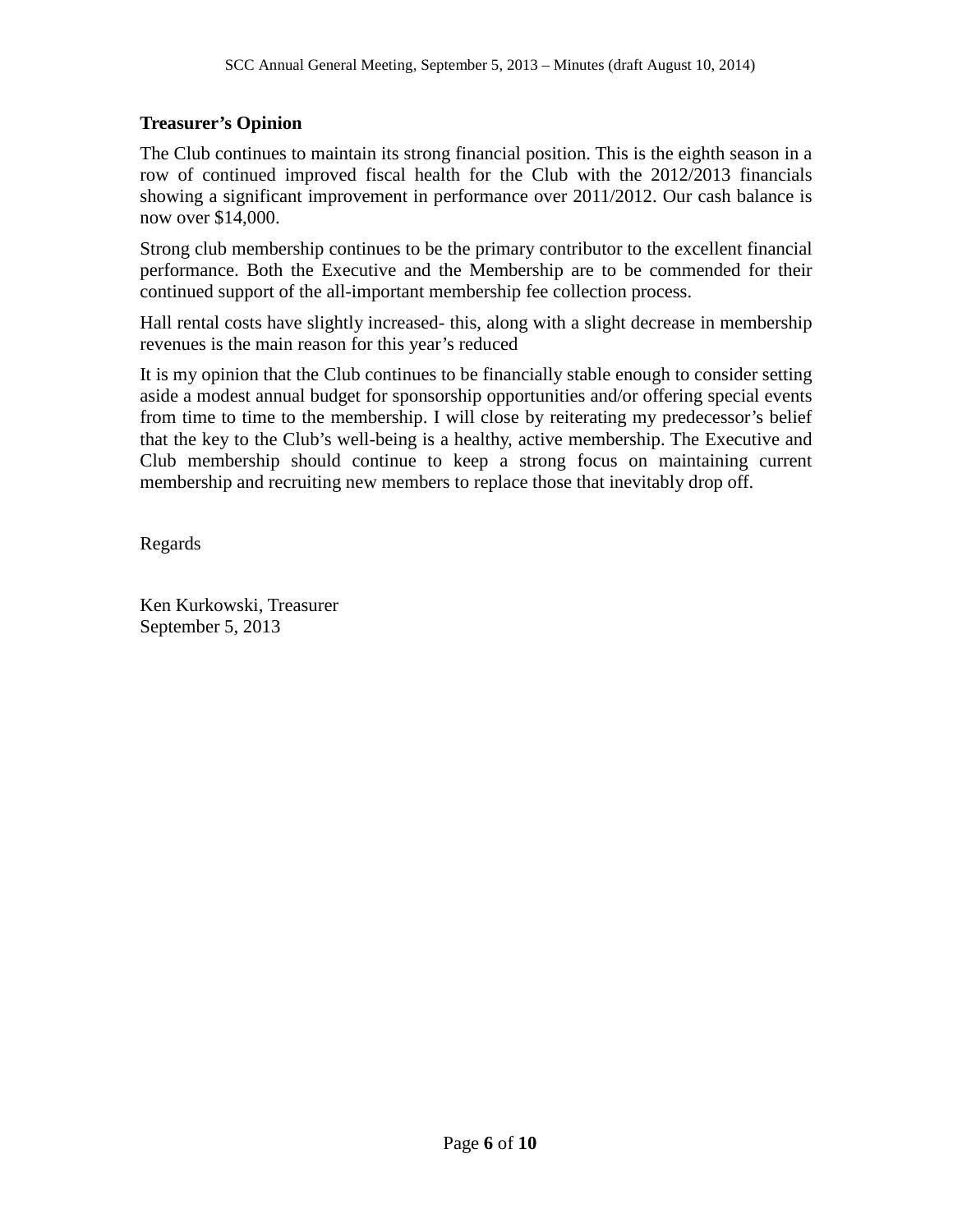## *Appendix C: Secretary's Report*

We had another great year at the Scarborough Chess Club. Membership continues to increase and our web site [\(www.scarboroughchessclub.ca\)](http://www.scarboroughchessclub.ca/) is serving to get timely, accurate information out to current and potential members as well as the chess community at large.

#### **Web Analytics**

The web analytics report below shows we had **12,826** visits to the web site between September 1, 2012 and August 31, 2013. Nearly 77% of visitors were returning visitors and 23% new visitors to the site.

We had **1,342** visits on mobile devices (iPhones, Android phones, tablets, etc.).

| <b>Audience Overview</b>                                       |                    | Sep 1, 2012 - Aug 31, 2013    |  |  |
|----------------------------------------------------------------|--------------------|-------------------------------|--|--|
| % of visits: 100.00%                                           |                    |                               |  |  |
| Overview                                                       |                    |                               |  |  |
| ● Visits                                                       |                    |                               |  |  |
| 140                                                            |                    |                               |  |  |
| 70<br>www                                                      |                    |                               |  |  |
| April 2013<br><b>July 2013</b><br>October 2012<br>January 2013 |                    |                               |  |  |
| 3,115 people visited this site                                 |                    |                               |  |  |
|                                                                |                    | Returning Visitor New Visitor |  |  |
| Visits                                                         | Unique Visitors    |                               |  |  |
| <b>UM ANN 12,826</b>                                           | 3,115              | 23.1%                         |  |  |
| Pageviews                                                      | Pages / Visit      |                               |  |  |
| <b>ANNAL</b> 31,799                                            | 2.48               | 26.9%                         |  |  |
| Avg. Visit Duration                                            | <b>Bounce Rate</b> |                               |  |  |
| 00:02:08 المستمل                                               | 38.12%             |                               |  |  |
| % New Visits                                                   |                    |                               |  |  |
| 23.09%                                                         |                    |                               |  |  |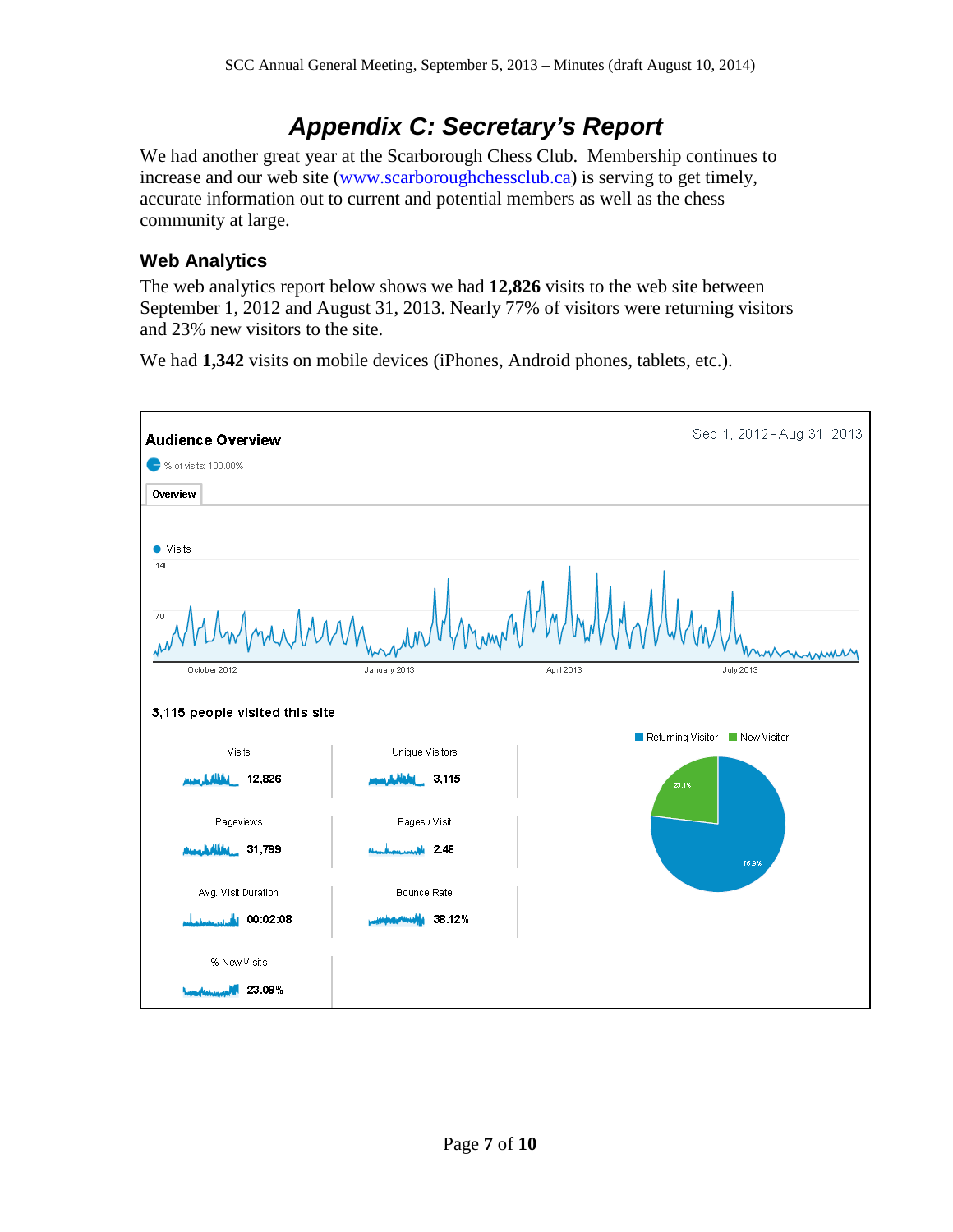| Year      | <b>Number</b><br>of Visits | <b>Increase</b><br>Over<br><b>Previous</b><br>Year | <b>Percentage</b><br><b>Increase Over</b><br><b>Previous Year</b> |
|-----------|----------------------------|----------------------------------------------------|-------------------------------------------------------------------|
| 2010-2011 | 8,896                      | n/a                                                | n/a                                                               |
| 2011-2012 | 11,028                     | 2,132                                              | 24%                                                               |
| 2012-2013 | 12,826                     | 1,798                                              | 16%                                                               |

We've had significant increases in our web traffic year over year, as can be seen in the chart below.

## **Forfeits and No-Shows**

In 2012-2013, a new rule was put into place that was supposed to cut down on the number of forfeited games. It was a dismal failure. If anything, forfeits were more of a problem last year than they were in previous years. For the most part, club members are extremely responsible and let me or Maurice know when they cannot make it to a game. A small minority of players, however, are not so courteous. These players tended to miss one game per tournament where they never bothered to notify anyone, thus inconveniencing other club members and making my job as Pairings Secretary miserable. The problem is that the 2012-2013 rule is toothless. The threat of a rated forfeit did not impress on these individuals that their behavior is unacceptable.

The Executive is going to be proposing a new rule for 2013-2014 where **individuals who fail to notify the club that they cannot play on a given night and do not show up will be given a rated forfeit and will not be paired for the next game**. After serving a onegame suspension, these individuals will only be paired on the second week if they show up at the club by no later than 7:15 p.m. to verify that they are available to play that round.

I want to reiterate that the majority of club members are a pleasure to work with and are completely courteous to me and all other club members. It is just a small number of club members that need a stronger message about the inappropriateness of not notifying us prior to game time that they will not be playing.

\* \* \* \* \*

I've enjoyed volunteering as club Secretary over the past few years and am interested and willing to stand for election in the position for 2013-2014.

Respectfully submitted,

S. Karpit

Steve Karpik Secretary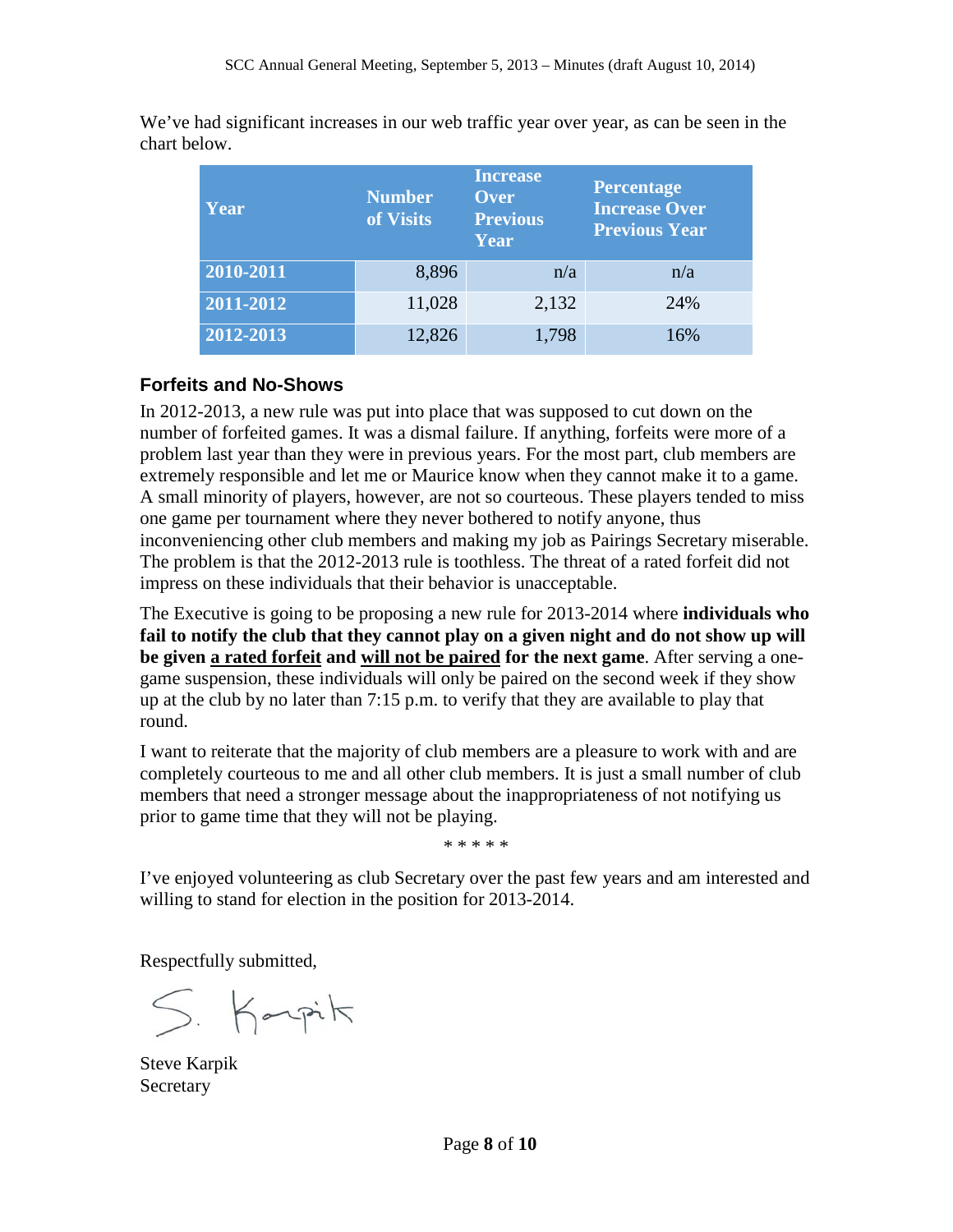# *Appendix D*

## **Scarborough Chess Club Facebook Page – Report to SCC 2013-4 AGM**

By Bob Armstrong, initial SCC FB Co-administrator (with Steve Karpik)

I am co-administrator of the SCC Facebook page, with Steve Karpik. I am responsible for updating content. Steve is responsible for technical maintenance.

Other than setting up the page initially, Steve has had no issues to deal with.

SCC activated, at my request, its dormant SCC FB Page on or about March 15, 2013. At the same time, I volunteered to become the co-administrator with Steve, the then sole administrator, having set up a while earlier, the shell page. The executive considered opinions pro and con, and it seemed Steve's recommendation to the executive to proceed won the day. Maurice Smith, SCC President, then appointed me co-administrator, and then Steve added me into the SCC FB Page administration.

Already we now have, after 5 months, 56 "Likes". These are people who have visited the page and approved it by "liking" it. In a sense, they then become members of the page, and if they want, can receive an e-mail of every post made on the page. Others can also come and view the posts, without "liking" – we have had up to 90 views of some posts from time to time.

FB is particularly set up to accommodate pictures. So I have used many pictures over the course of the last 5 months. I also edit/publish a chess e-newsletter, Toronto Chess News. So I have arranged with SCC photographer, Dinesh Dattani, that if he has SCC photos, I will store them in the TCN photo-gallery, and then make them available for any SCC uses, such as this FB page. This arrangement has worked well – I have good photos to use on the SCC FB page, and at the same time they have become available for me to use in TCN, especially adding them into the SCC TCN Liaison's news reports (Ken Kurkowski). Here is a sampling of pictures I've used (many taken by Dinesh):

- 1. Each of the current SCC Executive;
- 2. The current Club Champion;
- 3. Some past club champions;
- 4. The SCC playing hall, outside and inside;
- 5. An SCC Youth Development Award presentation
- 6. 1st and sometimes 2nd place finishers in club tournaments in all sections;
- 7. Pictures of juniors playing in the 2013 Can. Youth Chess Championships, played in Ottawa.

We have received strong support for our SCC FB Page from former members. Many have become "Likes" of our page. Two regular commenters on the page have been former members Randy Moysoski and David Lawless. A current junior parent who has commented is Jeffrey Verman, father of Nicholas Vettese.

Dinesh's photos are of top quality, and when seen on our FB page, he has received requests to forward to people digital copies.